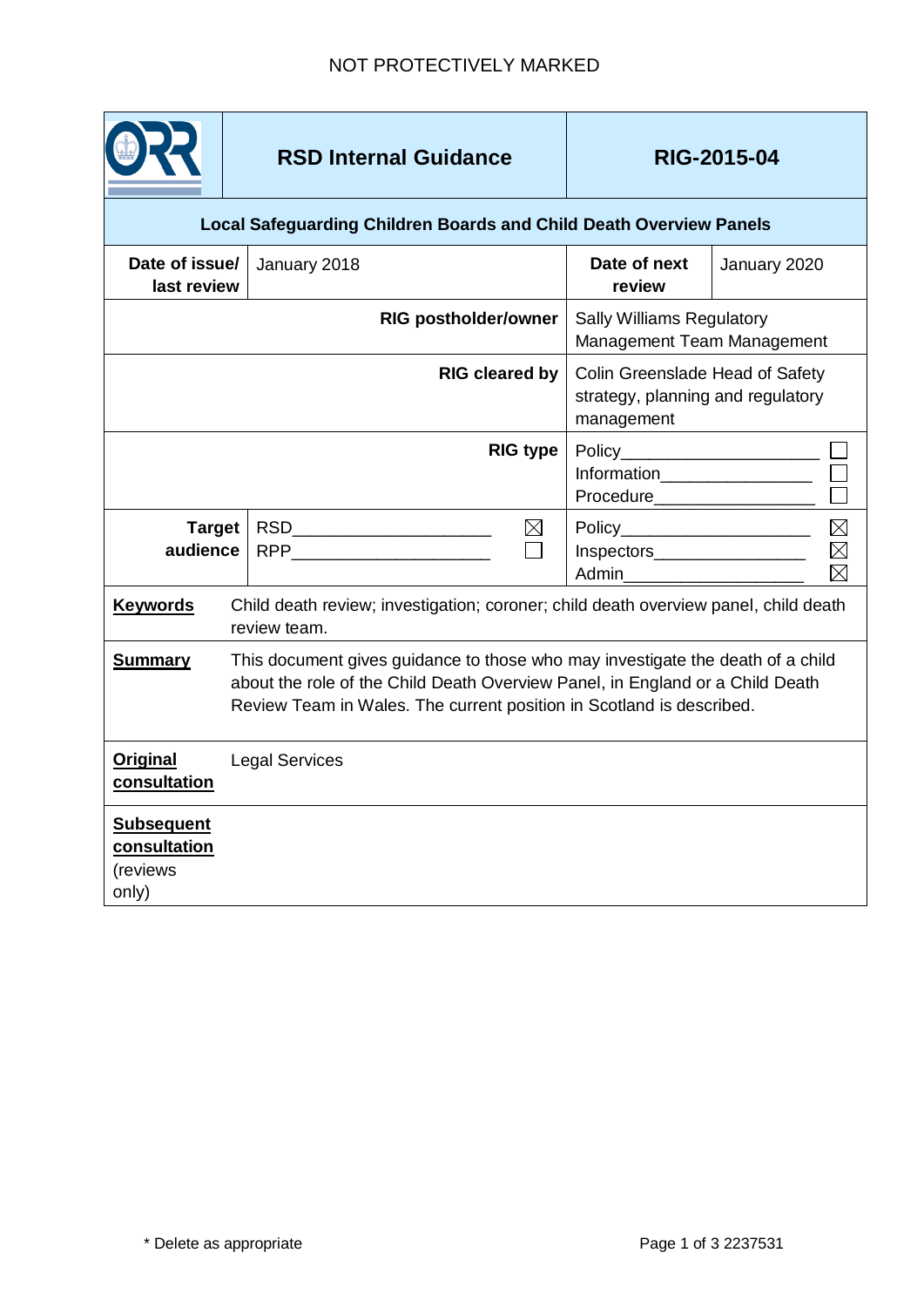**Summary Background Coroners** This guidance advises inspectors about the existence of a body responsible for looking into deaths of children i.e. persons under the age of 18 years in England and Wales. In Scotland, a governmental short life working group recommended in 2014 that a similar system of child's death reviews should be established. A steering group has been established to implement the arrangements. The Local Safeguarding Children Boards (LSCBs) in England and Wales have a responsibility under the Children Act 2004 to conduct child death reviews for all children and young people under 18 who die and who were normally resident in their area. LSCB Membership includes representatives of local authorities, the NHS, probation service, police, and youth offending teams. Its functions in relation to child deaths are set out in [Regulation 6 of the Local Safeguarding](http://www.legislation.gov.uk/uksi/2006/90/regulation/6/made)  [Children Boards Regulations 2006,](http://www.legislation.gov.uk/uksi/2006/90/regulation/6/made) made under [the Children Act](http://www.legislation.gov.uk/ukpga/2004/31/section/14)  [2004.](http://www.legislation.gov.uk/ukpga/2004/31/section/14) Among their functions, the LSCB is responsible for ensuring that a review of each death of a child normally resident in the LSCB's area is undertaken. The review is undertaken by a Child Death Overview Panel in England and in Wales by a Child Death Review Team. These will have a membership drawn from organisations represented on the LSCB. Coroners must notify the LSCBs for their area of a child death if the coroner decides to hold an inquest or to conduct a post mortem. **Disclosure:** Rule 57 of the Coroners Rules 1984 concerns the disclosure of information. However, it provides only for the disclosure of information at the end of an inquest and only to those people who were, in the opinion of the coroner, a properly interested person. There is no power to enable a coroner to disclose material to a LSCB, unless the coroner considers the LSCB to be an interested person. Coroner's Rule 57A has been introduced that allows coroners to supply information, at an appropriate time, rather than after the inquest. This will enable LSCBs to meet their obligation to conduct child death reviews and to fulfil their statutory obligations more generally. Therefore information about our investigation findings, supplied to the Coroner by ORR, could be passed to an LSCB or review team body member. It is also possible that inspectors investigating a child death may be approached by the LSCB direct.